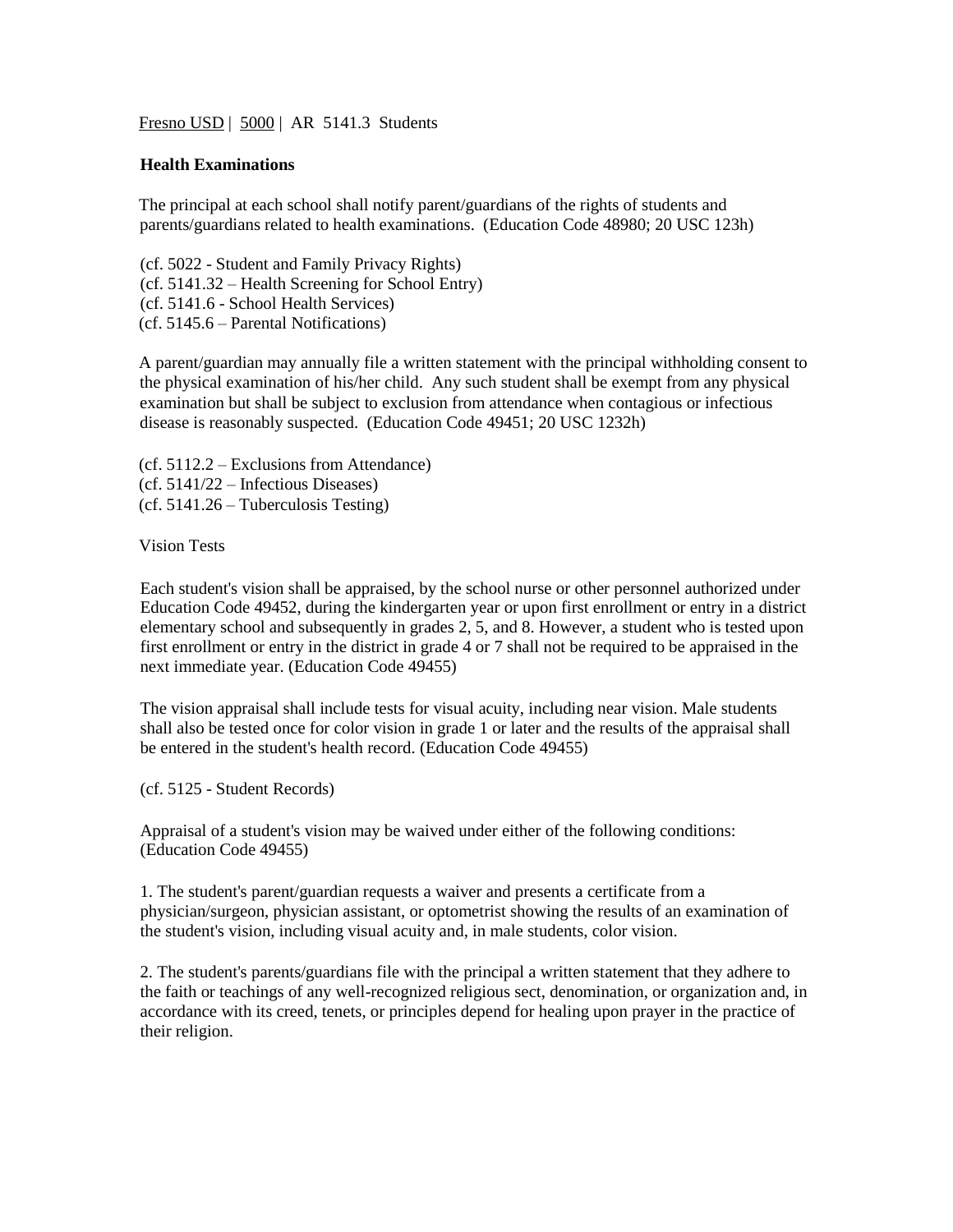Visual defects or any other defects found as a result of the vision examination shall be reported to the parent/guardian with a request that remedial action be taken to correct or cure the defect. The report of a visual defect, if made in writing, shall be made on a form prescribed by the Superintendent of Public Instruction. The report shall not include a referral to any private practitioner. However, the student may be referred to a public clinic or diagnostic and treatment center operated by a public hospital or by the state, county, or city department of public health. (Education Code [49456\)](http://www.gamutonline.net/displayPolicy/132370/5)

In addition to the vision appraisals described above, the school nurse and/or classroom teacher shall continually and regularly observe students' eyes, appearance, behavior, visual performance, and perception that may indicate vision difficulties. (Education Code [49455\)](http://www.gamutonline.net/displayPolicy/132369/5)

## Hearing Tests

The Superintendent or designee shall provide for the administration of hearing tests to district students by personnel authorized to conduct such testing pursuant to Education Code [49452](http://www.gamutonline.net/displayPolicy/132367/5) and [49454](http://www.gamutonline.net/displayPolicy/132368/5) and in accordance with the procedures specified in 17 CCR [2951.](http://www.gamutonline.net/displayPolicy/368362/5)

Each student shall be given a hearing screening test at the following times: (17 CCR [2951\)](http://www.gamutonline.net/displayPolicy/368362/5)

- 1. Kindergarten or grade 1
- 2. Grade 2
- 3. Grade 5
- 4. Grade 8
- 5. Grade 10 or 11
- 6. Upon first entry into the California public school system

Each student enrolled in a special education program, other than those enrolled because of a hearing problem, shall be given a hearing test when enrolled in the program and every third year thereafter. Hearing tests may be given more frequently as needed, based on the individualized education program team's evaluation of the student. (17 CCR [2951\)](http://www.gamutonline.net/displayPolicy/368362/5)

(cf[. 6159](http://www.gamutonline.net/displayPolicy/292829/5) - Individualized Education Program)

A follow-up hearing threshold test shall be administered to any student who fails to respond to any of the required frequencies in the screening test or is otherwise determined to need further evaluation. (17 CCR [2951\)](http://www.gamutonline.net/displayPolicy/368362/5)

The Superintendent or designee shall provide written notification of test results to the parents/guardians of any student who fails the hearing tests. When the test results fall within the levels specified in 17 CCR [2951](http://www.gamutonline.net/displayPolicy/368362/5) or there is evidence of pathology, such as an infection of the outer ear, chronic drainage, or a chronic earache, the notification shall include a recommendation that a further medical and audiological evaluation be obtained. (17 CCR [2951\)](http://www.gamutonline.net/displayPolicy/368362/5)

The dates and results of all screening tests and copies of threshold tests shall be included in the student's health records. (17 CCR [2951\)](http://www.gamutonline.net/displayPolicy/368362/5)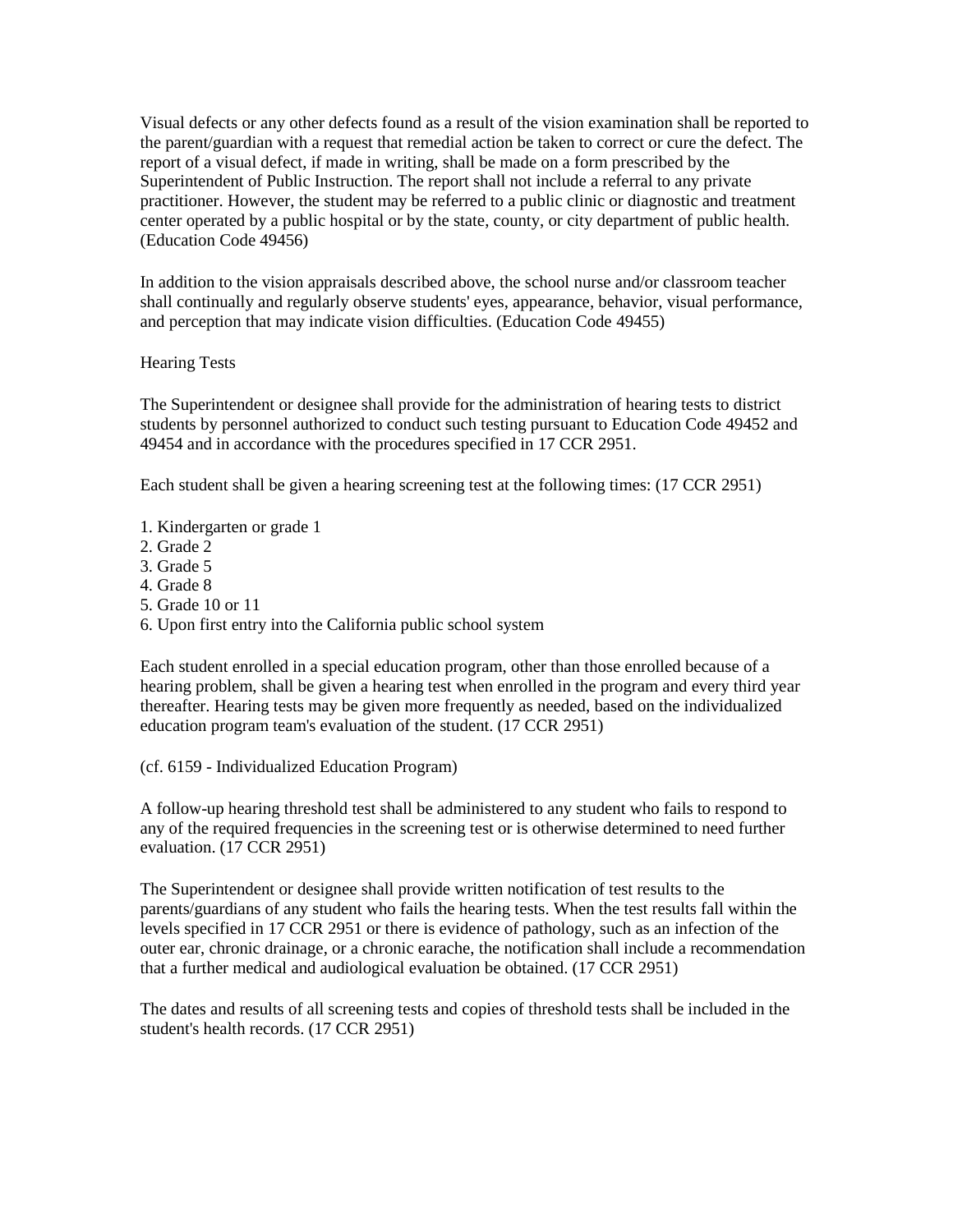The principal or designee shall prepare an annual report of the school hearing testing program, using forms provided by the Department of Health Services, with copies to the Superintendent and the County Superintendent of Schools. (17 CC[R 2951\)](http://www.gamutonline.net/displayPolicy/368362/5)

Scoliosis Screening

Each female student in grade 7 and each male student in grade 8 shall be screened for scoliosis. (Education Code [49452.5\)](http://www.gamutonline.net/displayPolicy/136111/5)

The parent/guardian of any student suspected of having scoliosis shall a notice which includes an explanation of scoliosis and describes the significance of treatment at an early age. This notice shall also describe the public services available for treatment and include a referral to the appropriate community resources. (Education Code 49452.5)

Type 2 Diabetes Information

Because type 2 diabetes in children is a preventable and treatable disease, parents/guardians are encouraged to have their child screened by an authorized health care practitioner for risk factors of the disease, including excess weight, and to request tests of their child's blood glucose to determine if he/she has diabetes or pre-diabetes.

(cf. 5030 – Student Wellness)

The Superintendent or designee shall provide parents/guardians of incoming students in grade 7 with an information sheet developed by the CDE regarding type 2 diabetes, which includes: (Education Code [49452.7\)](http://www.gamutonline.net/displayPolicy/420825/5)

1. A description of the disease and its risk factors and warning signs

2. A recommendation that students displaying or possibly suffering from risk factors or warning signs associated with type 2 diabetes be screened for the disease

3. A description of the different types of diabetes screening tests available

4. A description of treatments and prevention methods

The information sheet may be provided with the annual parental notifications required pursuant to Education Code [48980.](http://www.gamutonline.net/displayPolicy/226041/5) (Education Cod[e 49452.7\)](http://www.gamutonline.net/displayPolicy/420825/5)

The Superintendent or designee may provide information to parents/guardians regarding public or private sources from which they may receive diabetes screening and education services for free or at reduced costs.

*Fresno Unified School District does not harass, intimidate, or discriminate on the basis of race, color, ethnicity, national origin, ancestry, age, creed, religion, political affiliation, gender, gender identity or expression or genetic information, mental or physical disability, sex, sexual orientation, parental or marital status, military veteran status, or any other basis protected by law or regulation, in its educational program(s) or employment.*